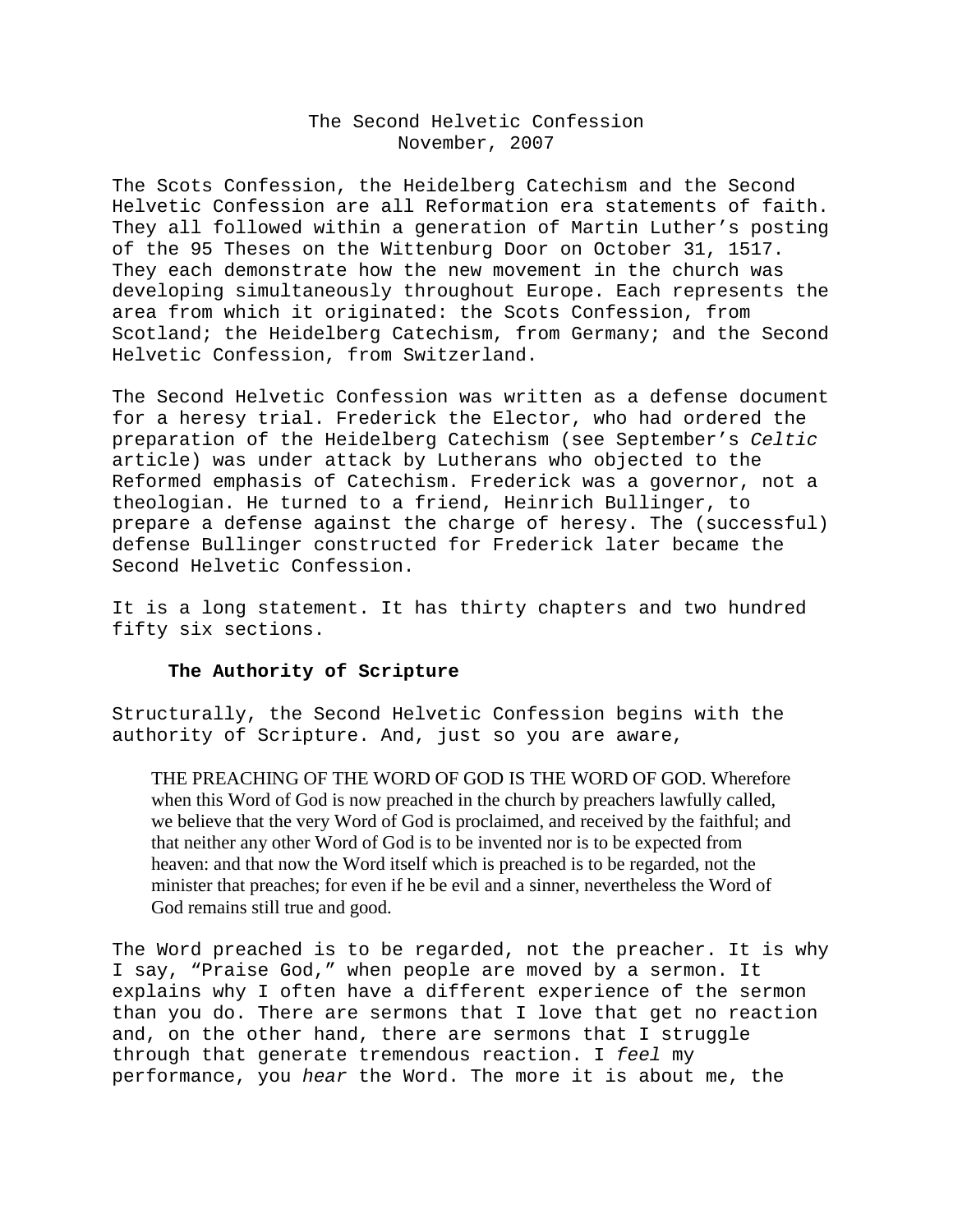less it is about the Word; the more it is about the Word, the less you see me.

After the authority of Scripture, the Confession moves into an extended discussion of God: unity and trinity; of images and idols; of worship through Jesus Christ; of God's providence. Then, it changes focus and looks at humans: original sin, free will and predestination. The work, life, and import of Jesus Christ follows. Then, the Church, sacraments, worship, education, and discipline round out the subjects covered.

## **"Guided" by the Confessions**

This confession is a good illustration of how statements are a reflection of the time in which they were created. It is why we are "guided" by the Confessions rather than being "bound" by them.

Bullinger followed in Ulrich Zwingli's pulpit; Zwingli was known as a "Scripture-only" theologian. In other words, for Zwingli, if something was not specifically given, provided, or allowed in Scripture, it was prohibited. Zwingli rejected artistic works and most musical instrumentation. The thought was that a sterile environment was necessary to focus the worshiper's full attention on God. You see this expressed in the Second Helvetic Confession, "[A]ll luxurious attire, all pride, and everything unbecoming to Christian humility, discipline and modesty, are to be banished from the sanctuaries and places of prayer of Christians. For the true ornamentation of churches does not consist in ivory, gold, and precious stones, but in the frugality, piety and virtues of those who are in the Church. Let all things be done decently and in order in the church, and finally, let all things be done for edification."

Zwingli's was the extreme reaction against art and music (reflected in Bullinger's work) was a theological reaction against the abuses they had witnessed in the Roman Catholic Church. Most people remember that criticism of "indulgences" – paying priests to pray for loved ones so that they would be sprung from Purgatory – was the tipping point for the Reformation; many people do not remember that indulgences were a fundraiser for the construction costs of the highly ornate Vatican.

What about us? We do have stained glass windows and we do have art and we do have musical instruments. Do we not take the